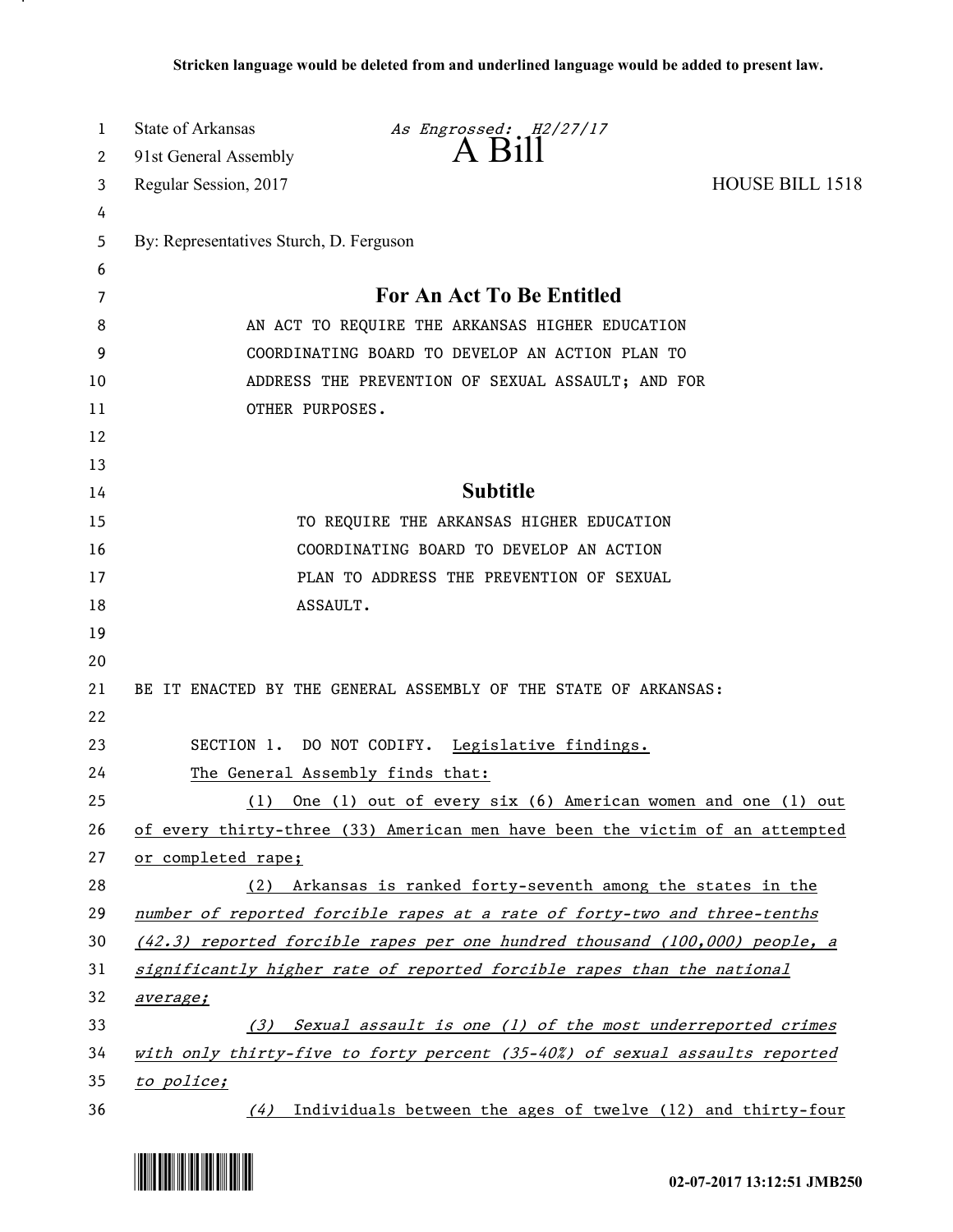| 1  | (34) are at the highest risk for sexual assault;                              |  |  |
|----|-------------------------------------------------------------------------------|--|--|
| 2  | $(5)$ Women and girls between the ages of sixteen (16) and                    |  |  |
| 3  | nineteen (19) are four (4) times more likely than the general population to   |  |  |
| 4  | be victims of sexual assault;                                                 |  |  |
| 5  | (6) Victims of sexual assault are:                                            |  |  |
| 6  | Three (3) times more likely to suffer from depression;<br>(A)                 |  |  |
| 7  | Six (6) times more likely to suffer from post-<br>(B)                         |  |  |
| 8  | traumatic stress disorder;                                                    |  |  |
| 9  | Thirteen (13) times more likely to abuse alcohol;<br>(C)                      |  |  |
| 10 | (D)<br>Twenty-six (26) times more likely to abuse drugs; and                  |  |  |
| 11 | Four (4) times more likely to contemplate suicide; and<br>(E)                 |  |  |
| 12 | Community colleges and universities in Arkansas provide a<br>(7)              |  |  |
| 13 | critical venue to address the prevention of sexual assault.                   |  |  |
| 14 |                                                                               |  |  |
| 15 | SECTION 2. Arkansas Code Title 6, Chapter 60, Subchapter 1, is amended        |  |  |
| 16 | to add an additional section to read as follows:                              |  |  |
| 17 | 6-60-111. Sexual assault action plan.                                         |  |  |
| 18 | (a) On and after November 3, 2017, the Arkansas Higher Education              |  |  |
| 19 | Coordinating Board, in collaboration with all public university and community |  |  |
| 20 | college presidents and chancellors or their designees, shall develop an       |  |  |
| 21 | action plan to address the prevention of sexual assault.                      |  |  |
| 22 | (b) The action plan shall:                                                    |  |  |
| 23 | Incorporate sexual assault prevention information for<br>(1)                  |  |  |
| 24 | students through advising and student orientation;                            |  |  |
| 25 | Integrate information about the prevention of sexual assault<br>(2)           |  |  |
| 26 | into academic courses if and when appropriate;                                |  |  |
| 27 | (3) Identify opportunities to raise awareness of and provide                  |  |  |
| 28 | resources for the prevention of sexual assault across the entire student      |  |  |
| 29 | population;                                                                   |  |  |
| 30 | (4)<br>Identify opportunities for current students to reach out to            |  |  |
| 31 | younger teens to serve as mentors or role models, or both, of successful      |  |  |
| 32 | behaviors and healthy choices, including opportunities for outreach during    |  |  |
| 33 | summer vacation or during traditional after-school hours for grades           |  |  |
| 34 | kindergarten through twelve (K-12);                                           |  |  |
| 35 | (5) Identify private or federal grants available to address the               |  |  |
| 36 | prevention of sexual assault and to promote student success, including any    |  |  |

2 02-07-2017 13:12:51 JMB250